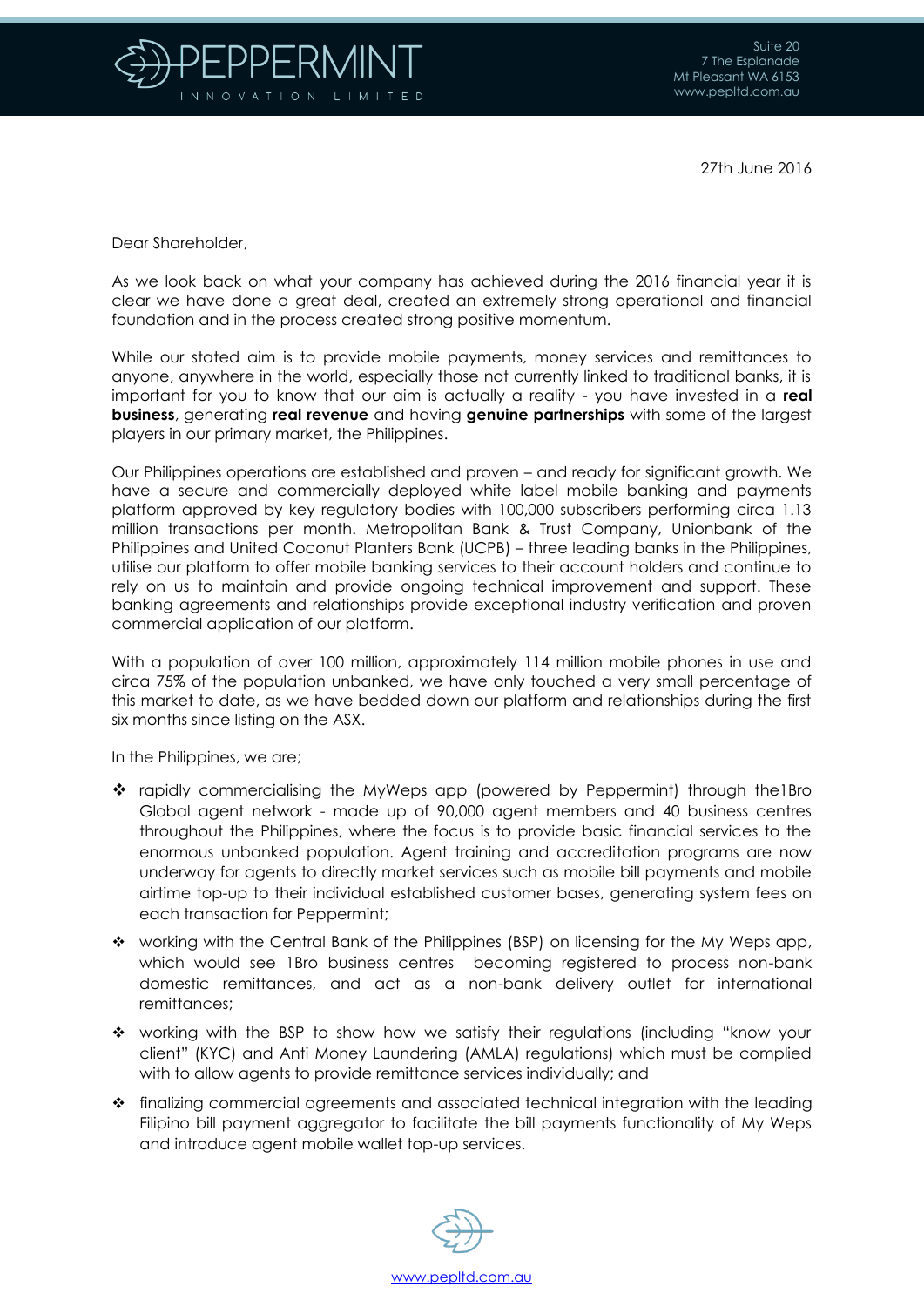

Peppermint is now also stepping up its engagement with our traditional banking partners, which represents a real growth opportunity for us. Significantly we are in advanced discussions with one of our three banking partners in the Philippines to expand accountholder use of our 'white label' platform. Recently we were informed of their intention to dramatically ramp up from the current 50,000 registered account holders to a far greater number of account holders to be registered on the platform over the coming 12 months and we look forward to informing the market of developments here.

Other initiatives we continue to work on with our traditional banking partners include;

- a request to build out an IPG ( internet payments gateway), which would see us receive on-going revenue share of transactions across the platform;
- \* a partnership to launch a new remittance platform that will enable real time international remittance credit to bank services; and
- a request to conduct thought leadership with one of our banking partners around the global trends and future of mobile banking, and work with their executive team to define how we will work with them in the Philippines utilising our mobile platform.

**The Future:** While the Philippines opportunity is our focus now as a real and significant opportunity, the work we are doing there is developing a tried and tested highly scalable business model (based on a fully functional Proprietary mobile banking, payments and remittance technology platform), which can be applied in other agent networks and analogous countries.

One such target is Bangladesh, globally the seventh largest remittance receiving country estimated in value at US\$15 billion in 2015 by the World Bank. There we expect to expand our relationship with emerging Bangladesh payments platform, 24Nme, which will provide Peppermint with access to valuable established relationships with regulatory bodies and banks in Bangladesh.

This market, combined with the Philippines cross border remittance market, the third largest globally valued at \$28 billion in 2015 according to the World Bank, means a presence in two key global international remittance corridors with a combined worth of approximately US\$44 billion in 2015.

We are also exploring other expansion opportunities, including the creation of Australian and European operational arms through strategic JV agreements and/or M&A activity.

To be clear, the activities Peppermint are involved with now are not an "idea" or a "thought". They are well developed, at an advanced stage and achievable in the timeframe. More importantly, and once in place, they will see the Peppermint Innovation brand and platform grow significantly – to the benefit of the company and its shareholders.

Over the next five years research predicts the mobile payments market is anticipated to increase rapidly to over \$1.3 trillion in value. In particular, mobile phone usage is anticipated to be the largest in the Asia Pacific region with an estimated 2.9 billion mobile phone users by 2017 compared to second place Europe with 728 million users expected by 2017.

We want to ensure that your company has the platform, the partners and reach to maximize the revenue opportunities that will come from this.